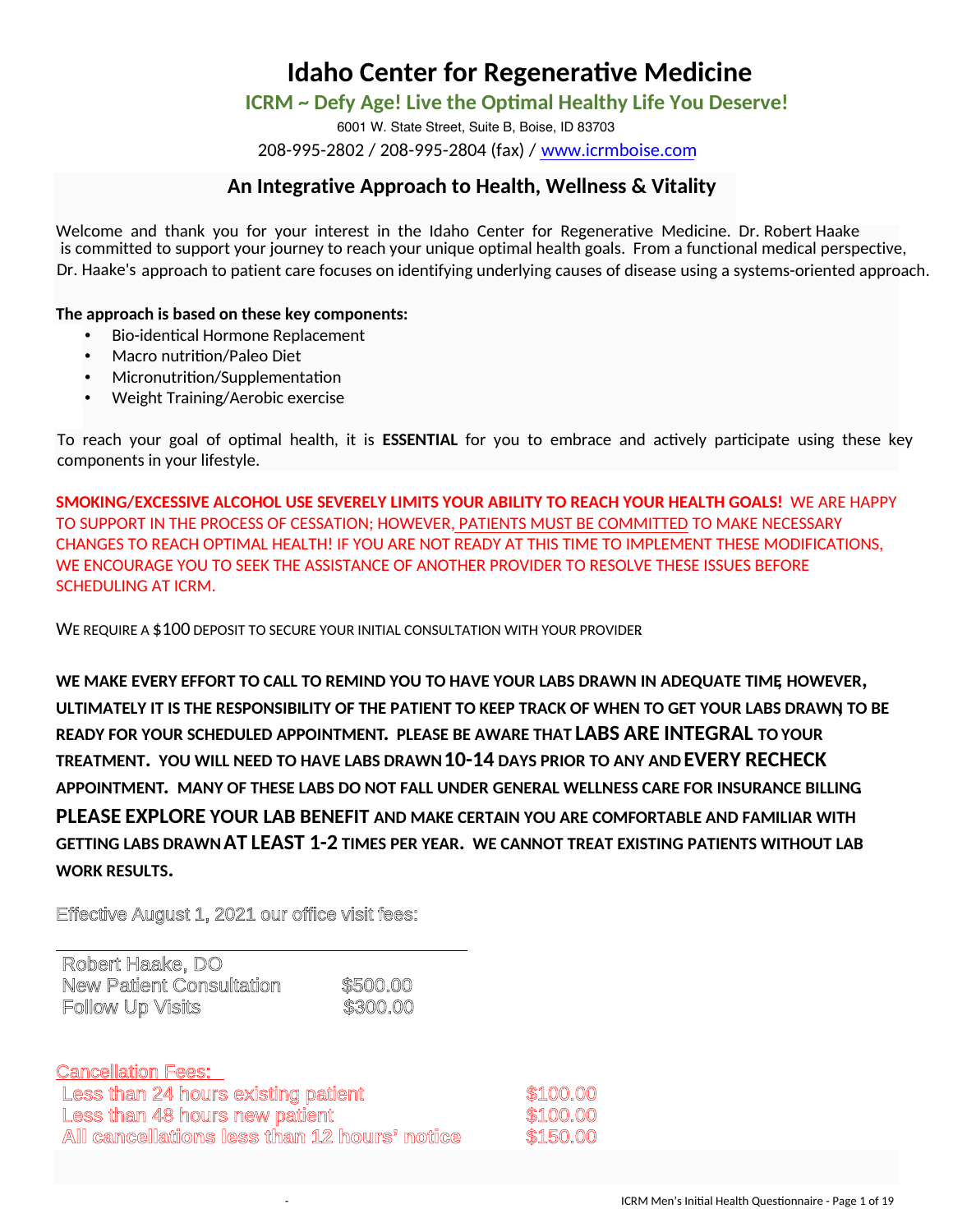**ICRM ~ Defy Age! Live the Optimal Healthy Life You Deserve!**   *6001 W State Street, Suite B, Boise ID 83703*

208-995-2802 / 208-995-2804 (fax) / www.icrmboise.com

## **WE REQUIRE THIS PAPERWORK IN OUR OFFICE 2-3 DAYS PRIOR TO YOUR VISIT. PLEASE EMAIL TO FRONTDESK@ICRMBOISE.COM, FAX TO 208-995-2804 OR DROP OFF AT THE OFFICE.**

### **(PLEASE NOTE: YOUR APPOINTMENT WILL NEED TO BE RE-SCHEDULED IF PAPERWORK IS NOT RECEIVED IN ADVANCE.)**

| <b>Please Print</b>                 |                                       |      |                       | <b>Date Date</b> |                             |  |  |
|-------------------------------------|---------------------------------------|------|-----------------------|------------------|-----------------------------|--|--|
| Last Name                           | <b>First Name</b>                     |      | Middle Initial        |                  | <b>Marital Status</b>       |  |  |
| Date of Birth                       | Age                                   |      |                       |                  |                             |  |  |
| <b>Address</b>                      |                                       | City |                       | State            | Zip                         |  |  |
|                                     | Home Phone Number / Cell Phone Number |      | <b>E-mail Address</b> |                  |                             |  |  |
| <b>Employed By</b>                  |                                       |      |                       |                  | <b>Work Phone Number</b>    |  |  |
| Name of Spouse                      | <b>Employed By</b>                    |      |                       |                  | <b>Work Phone Number</b>    |  |  |
| <b>Emergency Contact</b>            | Relationship to Patient               |      |                       |                  | <b>Contact Phone Number</b> |  |  |
| Who may we thank for referring you? |                                       |      |                       |                  |                             |  |  |

What is your chief problem or complaint?

# PLEASE COMPLETE THE FOLLOWING HEALTH ASSESSMENT AS ACCURATELY AS POSSIBLE. WE THANK YOU! (If additional pages are needed for this information, please attach additional page)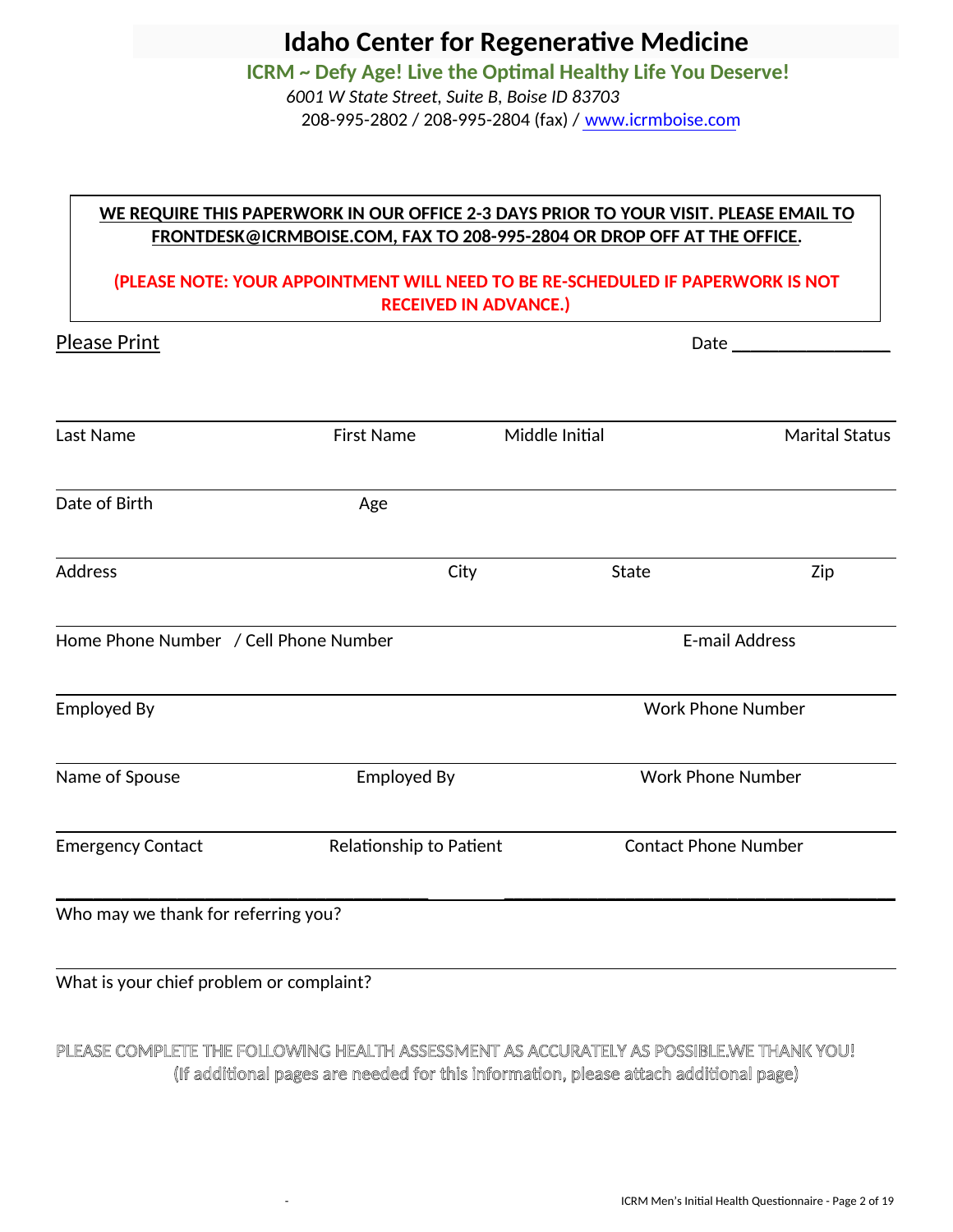| 2. OVER-THE-COUNTER MEDICATIONS: (Name/Dosage/Frequency) _______________________ |                                                                |                                                                                                                                                                                   |  |
|----------------------------------------------------------------------------------|----------------------------------------------------------------|-----------------------------------------------------------------------------------------------------------------------------------------------------------------------------------|--|
|                                                                                  |                                                                |                                                                                                                                                                                   |  |
|                                                                                  |                                                                |                                                                                                                                                                                   |  |
|                                                                                  |                                                                |                                                                                                                                                                                   |  |
|                                                                                  |                                                                |                                                                                                                                                                                   |  |
|                                                                                  |                                                                | 3. VITAMINS / SUPPLEMENTS: (Name/Dosage/Frequency) ______________________________                                                                                                 |  |
|                                                                                  |                                                                |                                                                                                                                                                                   |  |
|                                                                                  |                                                                |                                                                                                                                                                                   |  |
|                                                                                  |                                                                |                                                                                                                                                                                   |  |
|                                                                                  |                                                                |                                                                                                                                                                                   |  |
| 4. HABITS:                                                                       |                                                                |                                                                                                                                                                                   |  |
|                                                                                  |                                                                | SMOKING/EXCESSIVE ALCOHOL USE SEVERELY LIMITS THE ABILITY TO REACH YOUR HEALTH GOALS!<br>WE ARE HAPPY TO SUPPORT IN THE PROCESS OF CESSATION; HOWEVER, PATIENTS MUST BE COMMITTED |  |
|                                                                                  |                                                                | TO MAKE NECESSARY CHANGES TO REACH OPTIMAL HEALTH! IF YOU ARE NOT READY AT THIS TIME TO                                                                                           |  |
|                                                                                  |                                                                | <b>IMPLEMENT THESE MODIFICATIONS, WE ENCOURAGE YOU TO SEEK THE ASSISTANCE OF ANOTHER</b>                                                                                          |  |
|                                                                                  |                                                                | <b>PROVIDER TO RESOLVE THESE ISSUES BEFORE RETURNING TO ICRM.</b>                                                                                                                 |  |
|                                                                                  |                                                                | a) Smoking History: __________ Number of packs/day _____________ Number of years ____________ Quit ________                                                                       |  |
|                                                                                  |                                                                |                                                                                                                                                                                   |  |
|                                                                                  | Type of alcohol: Wine __________ Beer _________ Liquor _______ |                                                                                                                                                                                   |  |
|                                                                                  |                                                                |                                                                                                                                                                                   |  |
| d) Cell phone use (hours per day):                                               |                                                                |                                                                                                                                                                                   |  |
|                                                                                  |                                                                |                                                                                                                                                                                   |  |
| f) Mercury fillings: Yes / No                                                    |                                                                |                                                                                                                                                                                   |  |
|                                                                                  |                                                                | 5. SOCIAL HISTORY: a) Married __/ Single __/ Divorced ___ b) Number of Children ___________________                                                                               |  |
|                                                                                  |                                                                |                                                                                                                                                                                   |  |
|                                                                                  |                                                                |                                                                                                                                                                                   |  |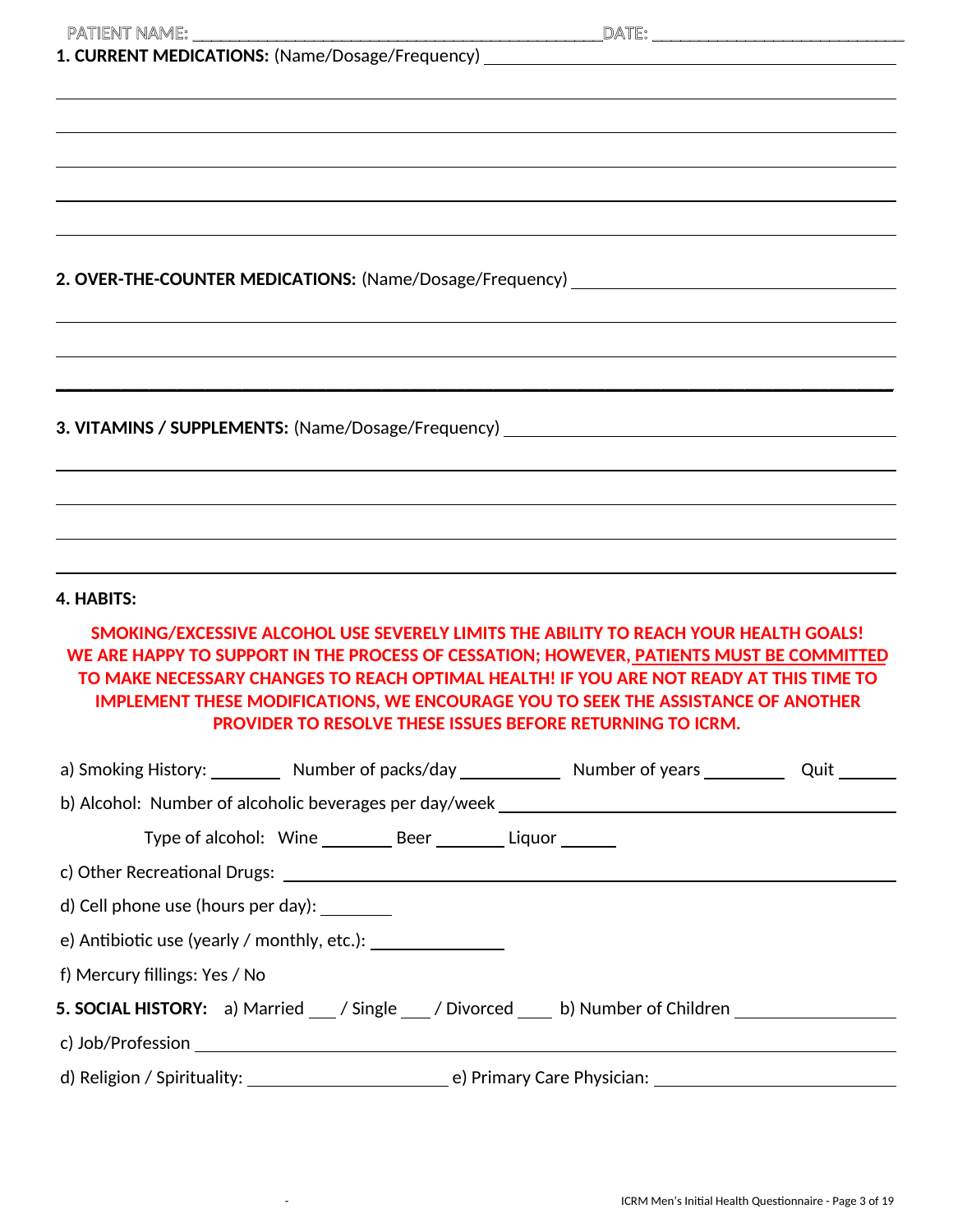| <b>6. FAMILY HISTORY:</b>                                                        |                      |
|----------------------------------------------------------------------------------|----------------------|
|                                                                                  | Died at age ________ |
| Cause of death <b>contract to the contract of the contract of death</b>          |                      |
| Is your mother living? (Age _________) Died at age ________                      |                      |
|                                                                                  |                      |
|                                                                                  |                      |
| Number of brothers deceased ______Cause _______________                          |                      |
| Number of sisters living ___________                                             |                      |
| Number of sisters deceased _________ Cause _______________                       |                      |
|                                                                                  |                      |
| If living, is spouse in good health? Yes                                         | No                   |
| Has anyone related to you had:                                                   | Relative with        |
|                                                                                  | this disease:        |
|                                                                                  |                      |
|                                                                                  |                      |
|                                                                                  |                      |
|                                                                                  |                      |
|                                                                                  |                      |
|                                                                                  |                      |
|                                                                                  |                      |
|                                                                                  |                      |
|                                                                                  |                      |
|                                                                                  |                      |
|                                                                                  |                      |
| <b>8. SURGICAL HISTORY:</b>                                                      |                      |
| List and date of any operations; if none, please check _________________________ |                      |
|                                                                                  |                      |
|                                                                                  |                      |

Type: Date:

Type: Date:

| Jafer<br> |  |
|-----------|--|
|           |  |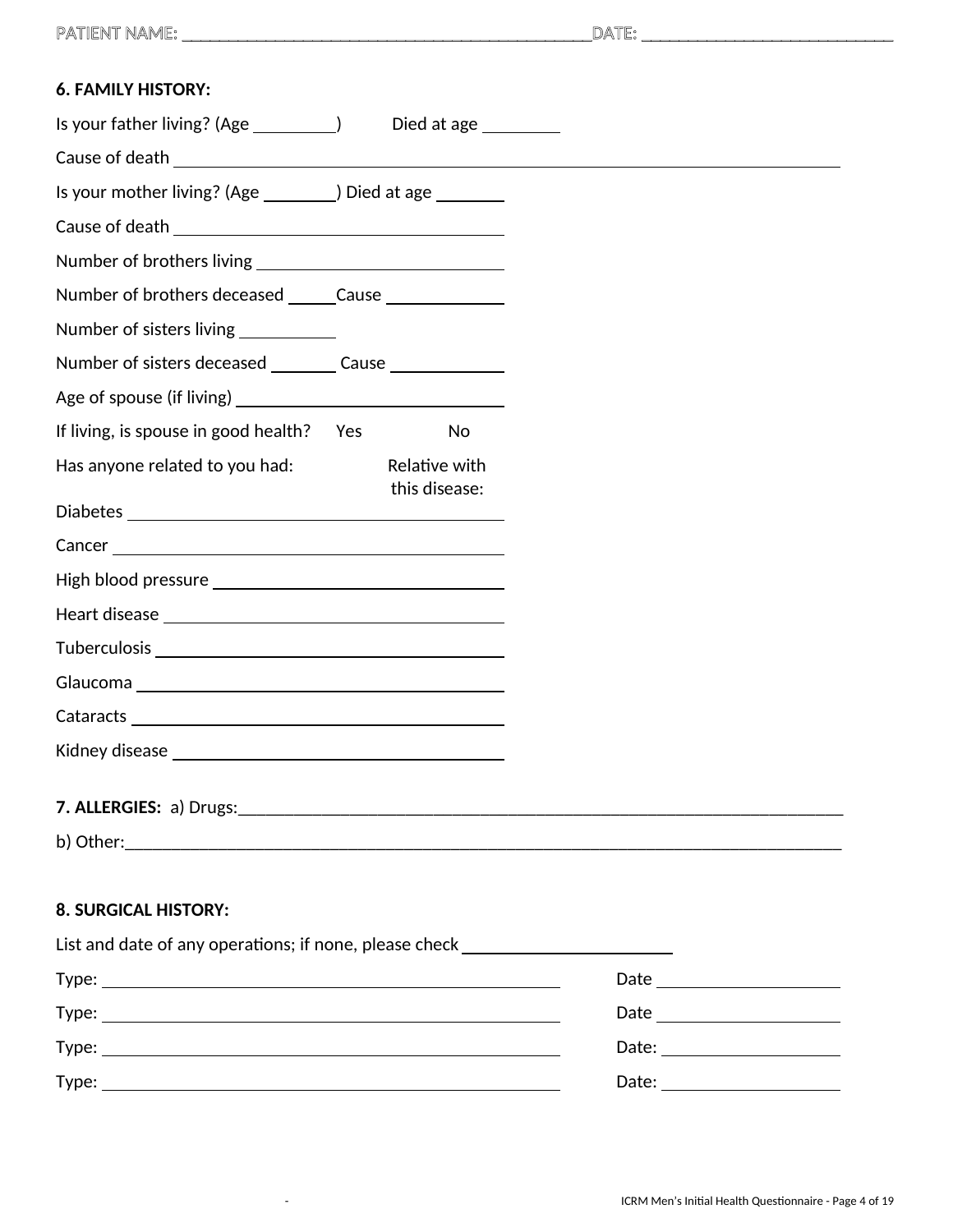## PATIENT NAME: \_\_\_\_\_\_\_\_\_\_\_\_\_\_\_\_\_\_\_\_\_\_\_\_\_\_\_\_\_\_\_\_\_\_\_\_\_\_\_\_\_\_\_\_DATE: \_\_\_\_\_\_\_\_\_\_\_\_\_\_\_\_\_\_\_\_\_\_\_\_\_\_\_

# **9. TRAUMATIC HISTORY:** (Fractures, etc.)

| 10. (Circle where appropriate):                                                  |                                        |  |  |
|----------------------------------------------------------------------------------|----------------------------------------|--|--|
| Diabetes mellitus<br>٠                                                           | Angina                                 |  |  |
| Thyroid disease (hypothyroid)<br>$\bullet$                                       | Previous MI (heart attack)             |  |  |
| Hypertension<br>$\bullet$                                                        | COPD (emphysema) or chronic bronchitis |  |  |
| Obesity<br>٠                                                                     | Obstructive sleep apnea<br>$\bullet$   |  |  |
| Arthritis<br>٠                                                                   | Peptic ulcer disease                   |  |  |
| Hyperlipidemia (high cholesterol)<br>$\bullet$                                   |                                        |  |  |
| Coronary heart disease<br>٠                                                      | Other                                  |  |  |
| WHAT ARE YOUR HEALTH CONCERNS AT THIS TIME:                                      |                                        |  |  |
| <b>GENERAL:</b>                                                                  |                                        |  |  |
| Do you usually have difficulty falling asleep?                                   | Yes<br>No                              |  |  |
| Do you usually have difficulty staying asleep?                                   | Yes<br>No                              |  |  |
| Do you often have severe fatigue?                                                | Yes<br>No                              |  |  |
| Do you have loss of strength?                                                    | No<br>Yes                              |  |  |
| Do you have loss of muscle mass?                                                 | Yes<br>No                              |  |  |
| Have you gained body fat?                                                        | No<br>Yes                              |  |  |
| Do you have low energy levels?                                                   | Yes<br>No                              |  |  |
| Are you frequently ill?                                                          | No<br>Yes                              |  |  |
| Fever, chills or night sweats recently?                                          | Yes<br>No                              |  |  |
| Do you have any chronic disease?                                                 | No<br>Yes                              |  |  |
| Do you have recurrent anxiety?                                                   | Yes<br>No                              |  |  |
| Have you had recurrent depression?                                               | Yes<br>No                              |  |  |
| Have you ever been diagnosed with any other mental illness?                      | No<br>Yes                              |  |  |
| How often do you engage in exercise - days per week?                             | 1/2/3/4/5/6/7                          |  |  |
| What type of exercise do you do: walking, biking, weight lifting, running, yoga? |                                        |  |  |

\_\_\_\_\_\_\_\_\_\_\_\_\_\_\_\_\_\_\_\_\_\_\_\_\_\_\_\_\_\_\_\_\_\_\_\_\_\_\_\_\_\_\_\_\_\_\_\_\_\_\_\_\_\_\_\_\_\_\_\_\_\_\_\_\_\_\_\_\_\_\_\_\_\_\_\_\_\_\_\_\_\_

|                                  |     |     | When is the last time that you engaged in vigorous exercise? |     |    |
|----------------------------------|-----|-----|--------------------------------------------------------------|-----|----|
| NEUROLOGICAL: Have you ever had? |     |     |                                                              |     |    |
| Frequent or severe headaches?    |     |     |                                                              | Yes | No |
| Fainting, loss of consciousness? |     |     |                                                              | Yes | No |
| Clumsiness, incoordination?      |     |     |                                                              | Yes | No |
| Have you ever had seizures?      |     |     |                                                              | Yes | No |
| Dizziness?                       | Yes | No. | Numbness?                                                    | Yes | No |
| Weakness?                        | Yes | No  | Stroke?                                                      | Yes | No |
| Double vision?                   | Yes | No  | <b>Falling Episodes?</b>                                     | Yes | No |
| Other problems:                  |     |     |                                                              |     |    |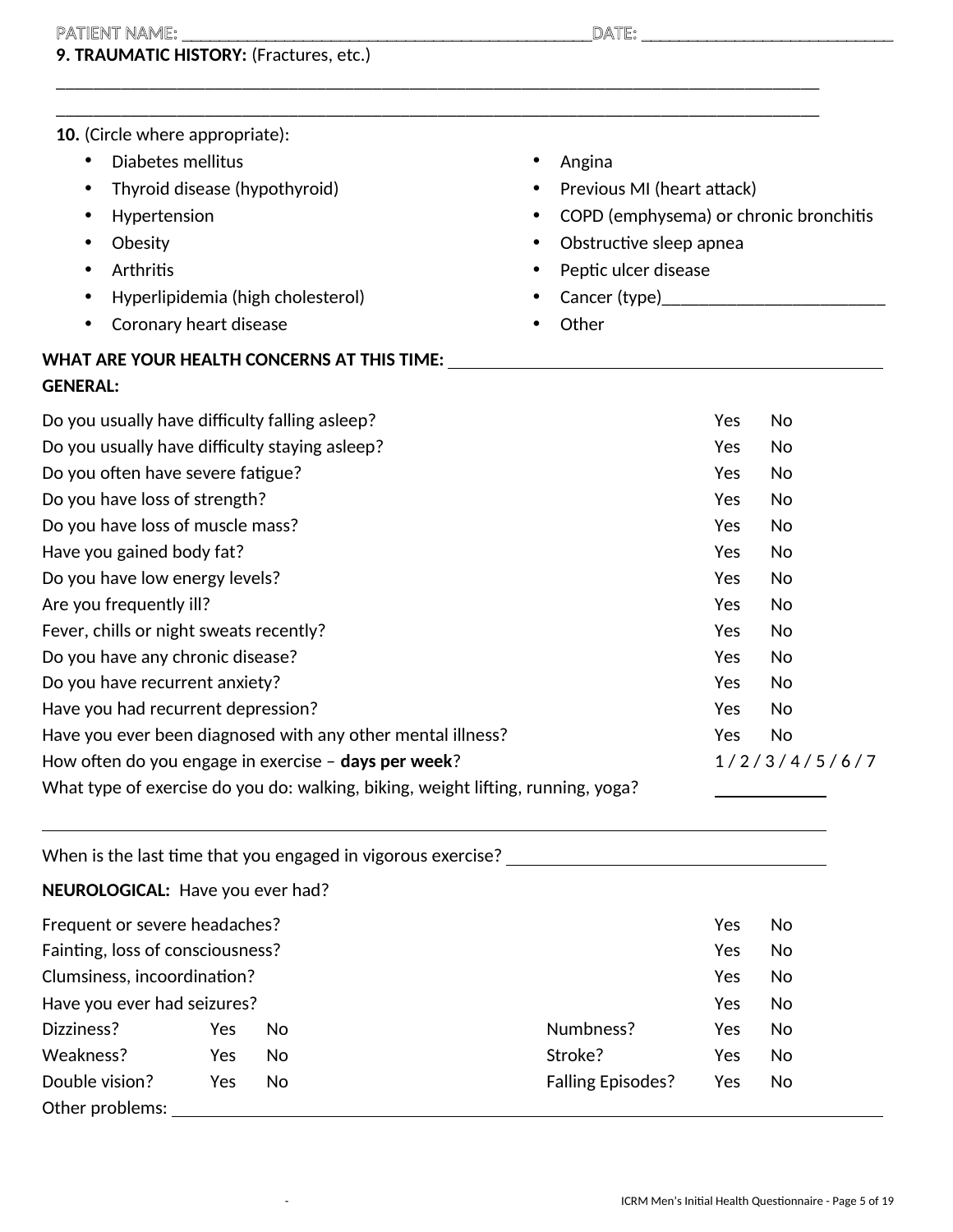### **MEMORY SCREENING:**

| The following statements describe everyday life situations. Please rate how common each situation is for you by selecting<br>one of the following: Daily, Regularly, Occasionally, Rarely, Never. Circle the corresponding number for each rating: |              |                | Daily Regularly Occasionally Rarely Never |                |   |  |
|----------------------------------------------------------------------------------------------------------------------------------------------------------------------------------------------------------------------------------------------------|--------------|----------------|-------------------------------------------|----------------|---|--|
| 1. Forgetting where you have put something. Losing things around the house.  1                                                                                                                                                                     |              | 2              | 3                                         | 4              | 5 |  |
|                                                                                                                                                                                                                                                    | 1            | $\overline{2}$ | 3                                         | 4              | 5 |  |
|                                                                                                                                                                                                                                                    | $\mathbf{1}$ | $\overline{2}$ | 3                                         | $\overline{4}$ | 5 |  |
| 4. Not remembering a change in your daily routine, such as a change in the<br>place where something is kept, or a change in the time something happens.                                                                                            | 1            | $\overline{2}$ | 3                                         | 4              | 5 |  |
| 5. Having to go back and check whether you have done something that you that                                                                                                                                                                       | $\mathbf{1}$ | $\overline{2}$ | 3                                         | $\overline{4}$ | 5 |  |
| 6. Completely forgetting to take things with you, or leaving things behind and                                                                                                                                                                     | $\mathbf{1}$ | $\sqrt{2}$     | 3                                         | 4              | 5 |  |
| 7. Forgetting that you were told something yesterday or a few days ago, and                                                                                                                                                                        | 1            | $\overline{2}$ | 3                                         | 4              | 5 |  |
| 8. Starting to read something (book, newspaper, magazine) without                                                                                                                                                                                  | 1            | $\overline{2}$ | 3                                         | 4              | 5 |  |
| 9. Having difficulty picking up a new skill. For example, finding it hard to learn a                                                                                                                                                               | $\mathbf{1}$ | $\overline{2}$ | 3                                         | $\overline{4}$ | 5 |  |
| 10. Finding that a word is "on the tip of your tongue." You know what it is but                                                                                                                                                                    | 1            | $\overline{2}$ | 3                                         | 4              | 5 |  |
| 11. Forgetting details of what you did or what happened to you the day before                                                                                                                                                                      | $\mathbf{1}$ | $\overline{2}$ | 3                                         | 4              | 5 |  |
| 12. When talking to someone, forgetting what you have just said. Maybe saying                                                                                                                                                                      | 1            | 2              | 3                                         | $\overline{4}$ | 5 |  |
| 13. When reading a newspaper or magazine, being unable to follow the thread                                                                                                                                                                        | 1            | $\overline{2}$ | 3                                         | 4              | 5 |  |
| 14. Getting details of what someone has told you mixed up and confused.                                                                                                                                                                            | 1            | 2              | 3                                         | 4              | 5 |  |
| 15. Telling someone a story or joke that you have told them already.                                                                                                                                                                               | 1            | $\overline{2}$ | 3                                         | 4              | 5 |  |
| 16. Forgetting details of things you do regularly, whether at home or work,<br>for example, forgetting details of what to do or what time it is.                                                                                                   | $\mathbf{1}$ | $\overline{2}$ | 3                                         | 4              | 5 |  |
| 17. Forgetting where things are normally kept, or looking for them in the                                                                                                                                                                          | 1            | $\overline{2}$ | 3                                         | 4              | 5 |  |
| 18. Getting lost or turning in the wrong direction on a journey, a walk or in a                                                                                                                                                                    | 1            | $\overline{2}$ | 3                                         | 4              | 5 |  |
| 19. Repeating to someone what you have just told them or asking a question                                                                                                                                                                         | $\mathbf{1}$ | $\overline{2}$ | 3                                         | 4              | 5 |  |
| 20. Doing some routine thing twice by mistake. For example, putting two bags<br>of tea in the teapot, going to brush/comb your hair when you have already                                                                                          |              |                |                                           |                |   |  |
|                                                                                                                                                                                                                                                    | 1            | $\overline{2}$ | 3                                         | 4              | 5 |  |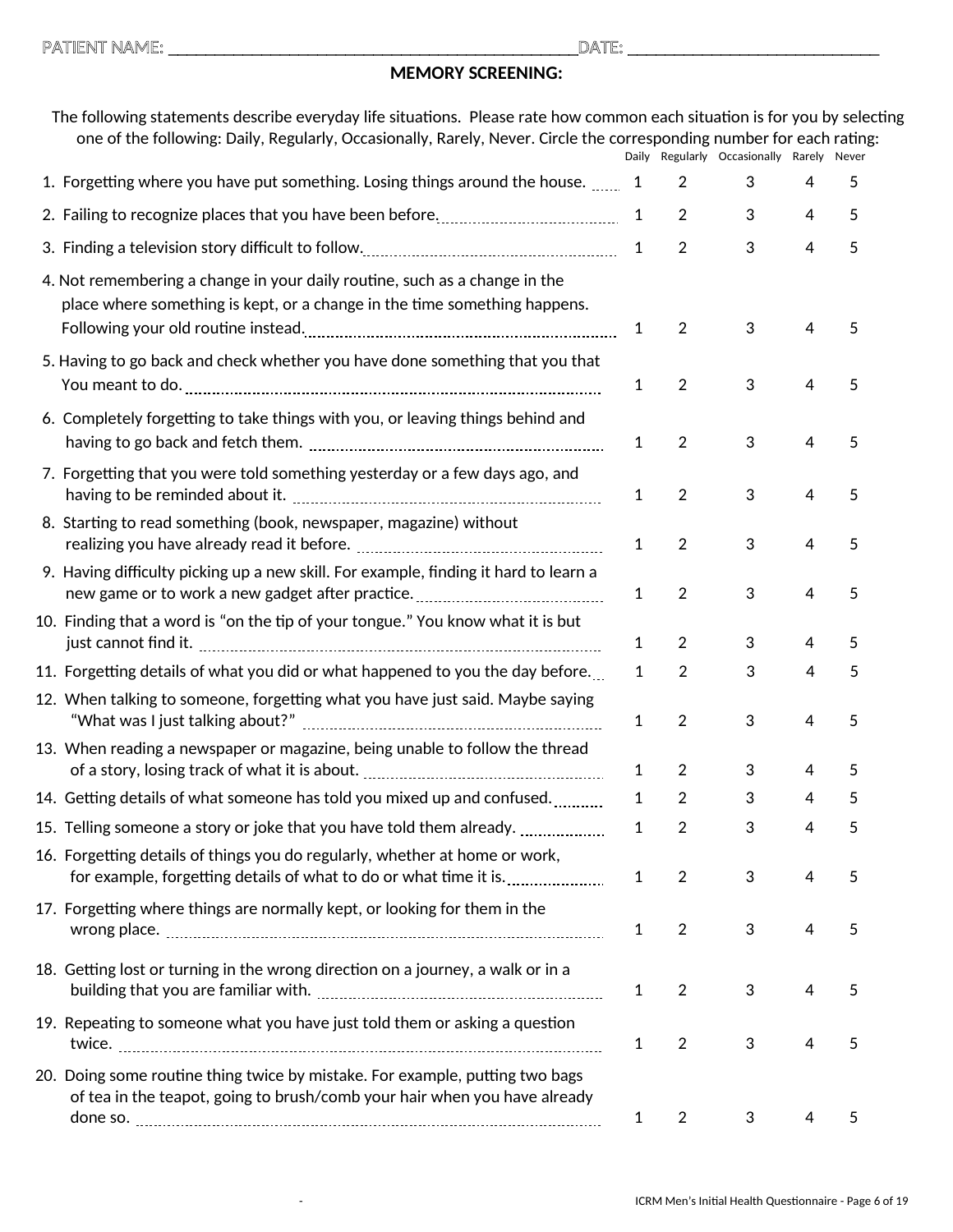| <b>EYES:</b>                                                                                                  |     |    |
|---------------------------------------------------------------------------------------------------------------|-----|----|
| Has there been a change in vision recently?                                                                   | Yes | No |
| Do you wear glasses?                                                                                          | Yes | No |
| Do you have glaucoma?                                                                                         | Yes | No |
| Have you ever had cataracts?                                                                                  | Yes | No |
| Have you ever had macular degeneration?                                                                       | Yes | No |
| <b>EARS:</b>                                                                                                  |     |    |
|                                                                                                               |     |    |
| Do you have deafness?                                                                                         | Yes | No |
| Have you had ringing in your ears (tinnitus)?                                                                 | Yes | No |
| Do you have recurrent ear infections?                                                                         | Yes | No |
| Other problems: University of the contract of the contract of the contract of the contract of the contract of |     |    |
| <b>NOSE AND THROAT:</b>                                                                                       |     |    |
| Do you have a history of sinus problems?                                                                      | Yes | No |
| Do you have hay fever?                                                                                        | Yes | No |
| Have you had hoarseness or a change in your voice?                                                            | Yes | No |
| Do you have trouble swallowing?                                                                               | Yes | No |
| Do you have pain with swallowing?                                                                             | Yes | No |
| Do you see a dentist regularly?                                                                               | Yes | No |
| Other problems:                                                                                               |     |    |
| <b>NECK:</b>                                                                                                  |     |    |
| Have you had any thyroid trouble?                                                                             | Yes | No |
| Do you have swollen glands in your neck?                                                                      | Yes | No |
| Are there any masses in your neck?                                                                            | Yes | No |
| Other problems: _________                                                                                     |     |    |
| <b>LUNGS:</b>                                                                                                 |     |    |
| Have you had a recent chest x-ray and was it normal?                                                          | Yes | No |
| Do you have a history of asthma, cough?                                                                       | Yes | No |
| Have you had recent fever, chills, chest pain?                                                                | Yes | No |
| Do you cough up mucous or pus?                                                                                | Yes | No |
| Have you ever coughed up blood?                                                                               | Yes | No |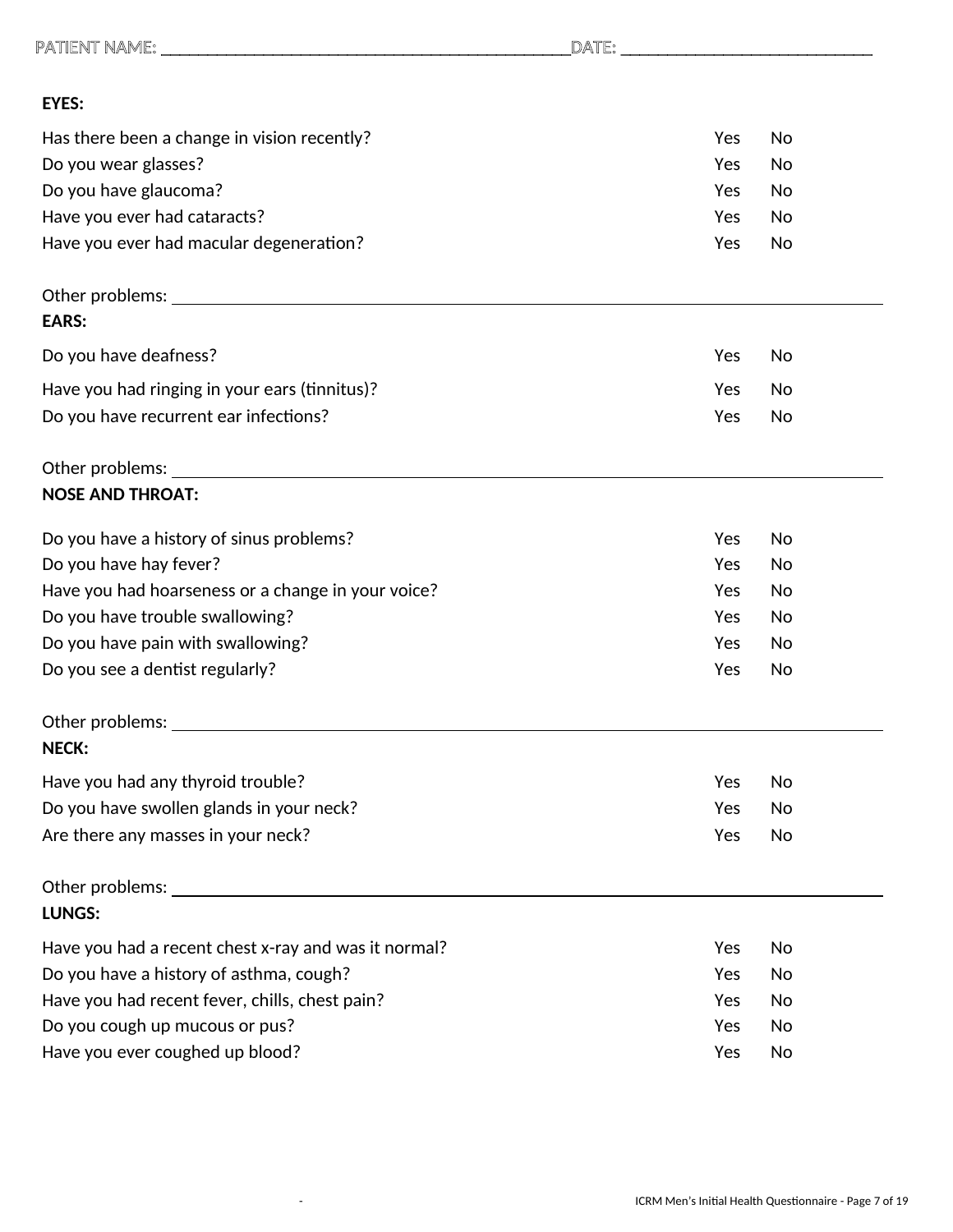| DATE:                                                                                                                                                                                                                          |     |    |
|--------------------------------------------------------------------------------------------------------------------------------------------------------------------------------------------------------------------------------|-----|----|
|                                                                                                                                                                                                                                |     |    |
| Do you have a history of pneumonia?                                                                                                                                                                                            | Yes | No |
| Do you have a history of COPD or emphysema?                                                                                                                                                                                    | Yes | No |
| Do you have a history of sarcoidosis?                                                                                                                                                                                          | Yes | No |
| Do you have a history of lung cancer?                                                                                                                                                                                          | Yes | No |
| Other problems: The contract of the contract of the contract of the contract of the contract of the contract of the contract of the contract of the contract of the contract of the contract of the contract of the contract o |     |    |
| <b>HEART:</b>                                                                                                                                                                                                                  |     |    |
| Have you had chest pain?                                                                                                                                                                                                       | Yes | No |
| Do you have chest pain with exertion?                                                                                                                                                                                          | Yes | No |
| Do you have chest pain with rest?                                                                                                                                                                                              | Yes | No |
| Do you have shortness of breath at rest?                                                                                                                                                                                       | Yes | No |
| Do you have shortness of breath with exertion?                                                                                                                                                                                 | Yes | No |
| Do you need to sleep on more than one pillow at night?                                                                                                                                                                         | Yes | No |
| How many pillows do you use for sleep?                                                                                                                                                                                         |     |    |
| Do you have swelling in your feet?                                                                                                                                                                                             | Yes | No |
| Do you have palpitations?                                                                                                                                                                                                      | Yes | No |
| Has your blood pressure been elevated or so low that it has given you symptoms?                                                                                                                                                | Yes | No |
| Have you had a previous heart attack?                                                                                                                                                                                          | Yes | No |
| Do you have a history of valvular disease?                                                                                                                                                                                     | Yes | No |
| Have you had rheumatic fever?                                                                                                                                                                                                  | Yes | No |
| How many vessels bypassed?<br>Have you ever had bypass surgery? Yes No                                                                                                                                                         |     |    |
| Have you ever had an angioplasty and stent in your heart?                                                                                                                                                                      | Yes | No |
| Have you had a pacemaker or defibrillator placed?                                                                                                                                                                              | Yes | No |
| Do you have a history of hypertension?                                                                                                                                                                                         | Yes | No |
| <b>GASTROINTESTINAL:</b>                                                                                                                                                                                                       |     |    |
| What is the most you have ever weighed?                                                                                                                                                                                        |     |    |
| Have you lost weight recently?                                                                                                                                                                                                 | Yes | No |
| Have you had any change in appetite?                                                                                                                                                                                           | Yes | No |
| Do you have a history of peptic ulcer disease?                                                                                                                                                                                 | Yes | No |
| Do you have a history of gastritis?                                                                                                                                                                                            | Yes | No |
| Have you ever had gallbladder disease?                                                                                                                                                                                         | Yes | No |
| Have you ever had liver disease?                                                                                                                                                                                               | Yes | No |
| Have you had a history of abdominal pain, nausea, vomiting, diarrhea or constipation?                                                                                                                                          | Yes | No |
| Have you ever been jaundiced?                                                                                                                                                                                                  | Yes | No |
| Do you have recurrent heartburn?                                                                                                                                                                                               | Yes | No |
| Do you have recurrent vomiting?                                                                                                                                                                                                | Yes | No |
| Have you ever vomited up blood?                                                                                                                                                                                                | Yes | No |
| Do you have any history of bloody or black stools?                                                                                                                                                                             | Yes | No |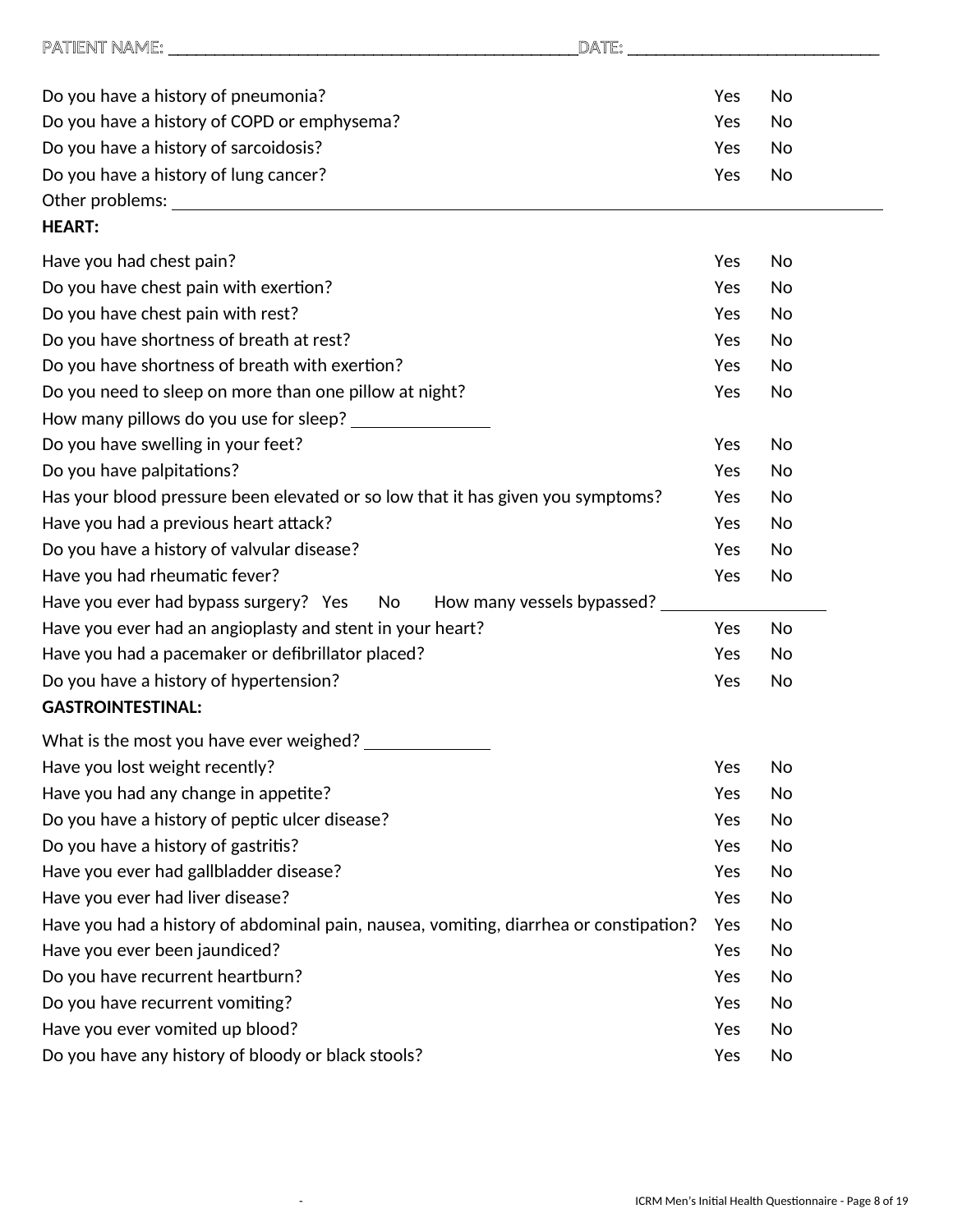| <b>PATIENT NAME:</b><br>DATE:                                      |     |           |
|--------------------------------------------------------------------|-----|-----------|
| Do you have recurrent diarrhea or constipation?                    | Yes | <b>No</b> |
| Do you use laxatives?                                              | Yes | <b>No</b> |
| Do you require laxatives?                                          | Yes | <b>No</b> |
| Have you ever had hemorrhoids?                                     | Yes | No        |
| Have you ever had diverticulosis?                                  | Yes | No        |
| Have you ever had intestinal polyps?                               | Yes | No        |
| Have you ever had colon cancer?                                    | Yes | No        |
| Date of last colonoscopy? The Any other gastrointestinal problems? |     |           |
| <b>GENITOURINARY:</b>                                              |     |           |
| Do you urinate frequently?                                         | Yes | No        |
| Do you get up at night do you get up to urinate?                   | Yes | No        |
| How often do you get up at night to urinate?                       |     |           |
| Do you ever have burning with urination?                           | Yes | No        |
| Do you have urgency or frequency of urination?                     | Yes | No        |
| Have you ever passed blood in your urine?                          | Yes | No        |
| Is your urine frequently dark?                                     | Yes | No        |
| Have you had previous kidney stones?                               | Yes | <b>No</b> |
| Have you had bladder infections or urinary tract infections?       | Yes | No        |
| Do you sometimes lose control of your bladder?                     | Yes | No        |
| Have you had a venereal disease?                                   | Yes | No        |
| Do you have erectile dysfunction?                                  | Yes | No        |
| Have you had any sexual dysfunction?                               | Yes | No        |
| Is sex painful?                                                    | Yes | No        |
| Do you have chronic kidney disease (CKD)?                          | Yes | No        |
| Have you had acute renal failure?                                  | Yes | No        |
| Have you had glomerulonephritis?                                   | Yes | No        |
| Do you have hereditary kidney disease?                             | Yes | No        |
| Other problems:                                                    |     |           |
| <b>BONES AND JOINTS:</b>                                           |     |           |
| Have your joints ever been painful or swollen?                     | Yes | No        |
| Do you get muscle cramps?                                          | Yes | No        |
| Do you have severe back or neck pain?                              | Yes | No        |
| Do you have limitation with range of motion?                       | Yes | No        |
| Do you have morning stiffness?                                     | Yes | No        |
| Are your smaller joints ever painful or swollen?                   | Yes | No        |
| Have you had trauma to your joints?                                | Yes | No        |
| Have you ever been diagnosed as having rheumatoid arthritis?       | Yes | No        |
| Have you ever been diagnosed as having osteoarthritis?             | Yes | No        |
|                                                                    |     |           |

Other problems: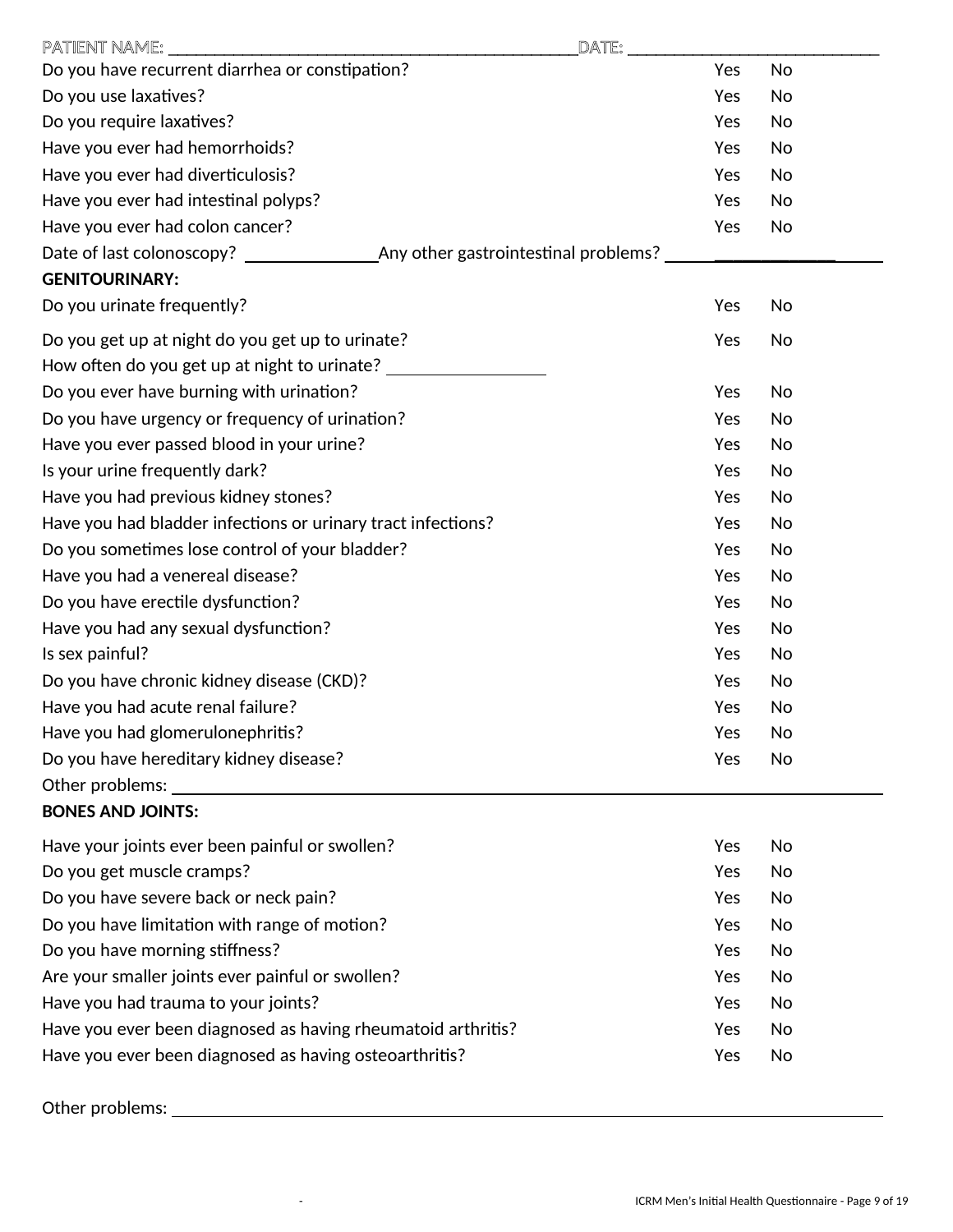#### **SKIN:**

| Have you had skin rashes or itching?                                  | Yes | No. |
|-----------------------------------------------------------------------|-----|-----|
| Have you detected any lumps or growths on your skin?                  | Yes | No. |
| Have you had any moles that have changed size or color or appearance? | Yes | No. |
| Have you had any areas of bruising?                                   | Yes | No. |
| Do you bruise easily?                                                 | Yes | No. |

Other problems:

### **ENDOCRINOLOGIC:**

| Do you have any history of hyperthyroidism, hypothyroidism, adrenal problems, |      |     |
|-------------------------------------------------------------------------------|------|-----|
| diabetes mellitus?                                                            | Yes  | No. |
| Do you have any history of pituitary problems?                                | Yes  | No  |
| Problems with conception?                                                     | Yes. | No  |
| Problems with erectile function?                                              | Yes  | No  |
| Have you had any problems with any of the other endocrine systems?            | Yes  | No  |

Other problems:

| Date of your last immunization for influenza: | .Jther |  |
|-----------------------------------------------|--------|--|
| Most recent oversees travel:                  |        |  |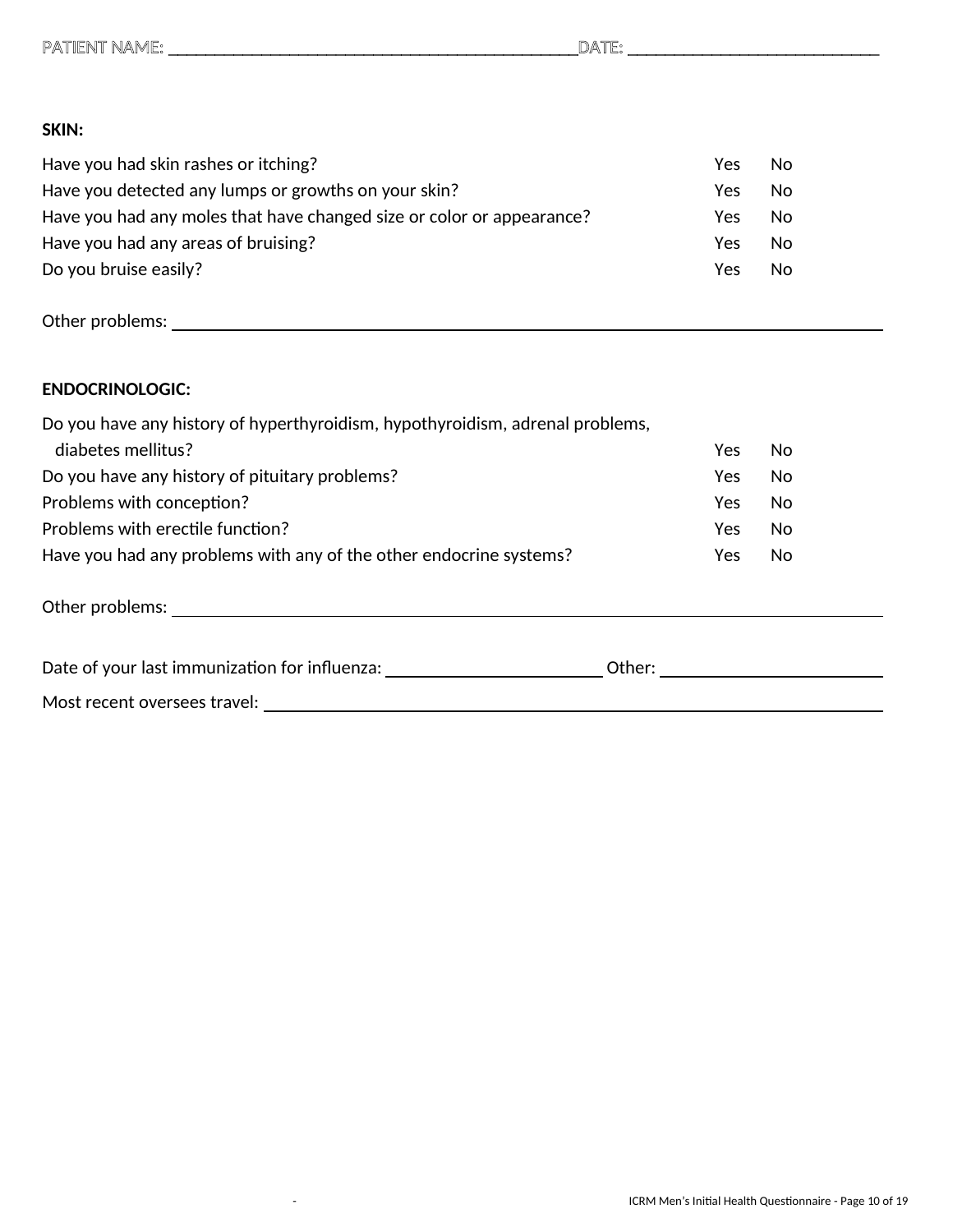|                                        | <b>None</b> | Mild                | Moderate | <b>Severe</b> |
|----------------------------------------|-------------|---------------------|----------|---------------|
| Difficulty losing weight               | □           | 0                   | $\Box$   | $\Box$        |
| Cold intolerance                       | □           | $\Box$              | 1 I      |               |
| Fatigue / low energy                   | П           | U                   |          |               |
| <b>Brain Fog</b>                       | □           | ∩                   |          |               |
| Dry skin                               | □           | $\Box$              | l 1      | ∩             |
| Constipation                           | ∩           | ∩                   | 1 I      | П             |
| Fluid retention                        | □           | ΙI                  |          |               |
| Anxiety                                | П           | $\lfloor \ \rfloor$ |          |               |
| Depression                             | □           | ∩                   |          | ∩             |
| Joint / muscle pain                    | $\Box$      | ⊓                   | l 1      | ▢             |
| <b>Brittle hair</b>                    | □           | $\Box$              | 1 I      | ∩             |
| Thinning hair                          | □           | $\Box$              |          | П             |
| Inability to sweat with exercise       | [ ]         | $\Box$              |          |               |
| Loss of appetite                       | □           | ∩                   |          |               |
| Heavy menstrual flow                   | ⊓           | $\Box$              | l 1      | □             |
| Palpitations                           | □           | $\Box$              | 1 I      |               |
| Cold hands or feet                     | □           | $\Box$              |          | $\Box$        |
| Loss of hair on outer eyebrow          | $\Box$      | ιI                  | L        |               |
| Worsening hearing                      | $\Box$      | ⊓                   |          |               |
| <b>Recurrent headaches</b>             | П           | ⊓                   | l 1      | ∩             |
| History of high cholesterol            | □           | O                   | П        |               |
| Low blood pressure                     | ∩           | $\Box$              | l 1      |               |
| High blood pressure                    | $\Box$      | $\Box$              | l 1      |               |
| History of PMS                         | $\Box$      | ⊓                   |          |               |
| History of polycystic ovarian syndrome | □           | О                   | $\Box$   | O             |
| Uterine fibroids                       |             |                     |          |               |
| Erectile dysfunction                   |             |                     |          |               |
| History of low body temperature        | U           |                     |          |               |
| Goiter                                 |             |                     |          |               |
| History of slow heart rate             |             | $\Box$              |          |               |
| Swelling of the face                   |             | $\mathbf{I}$        |          |               |
| Swelling around the eyes               |             |                     |          |               |
| Hoarseness                             |             |                     |          |               |
| Thick tongue                           |             |                     |          |               |
| Profound fatigue                       |             |                     |          |               |
| Difficulty recovering from exercise    |             |                     |          |               |
| Irritability or agitation              | О           | $\Box$              | О        | $\Box$        |

# **Do you have any of the following signs or symptoms? Please identify as none, mild, moderate or severe:**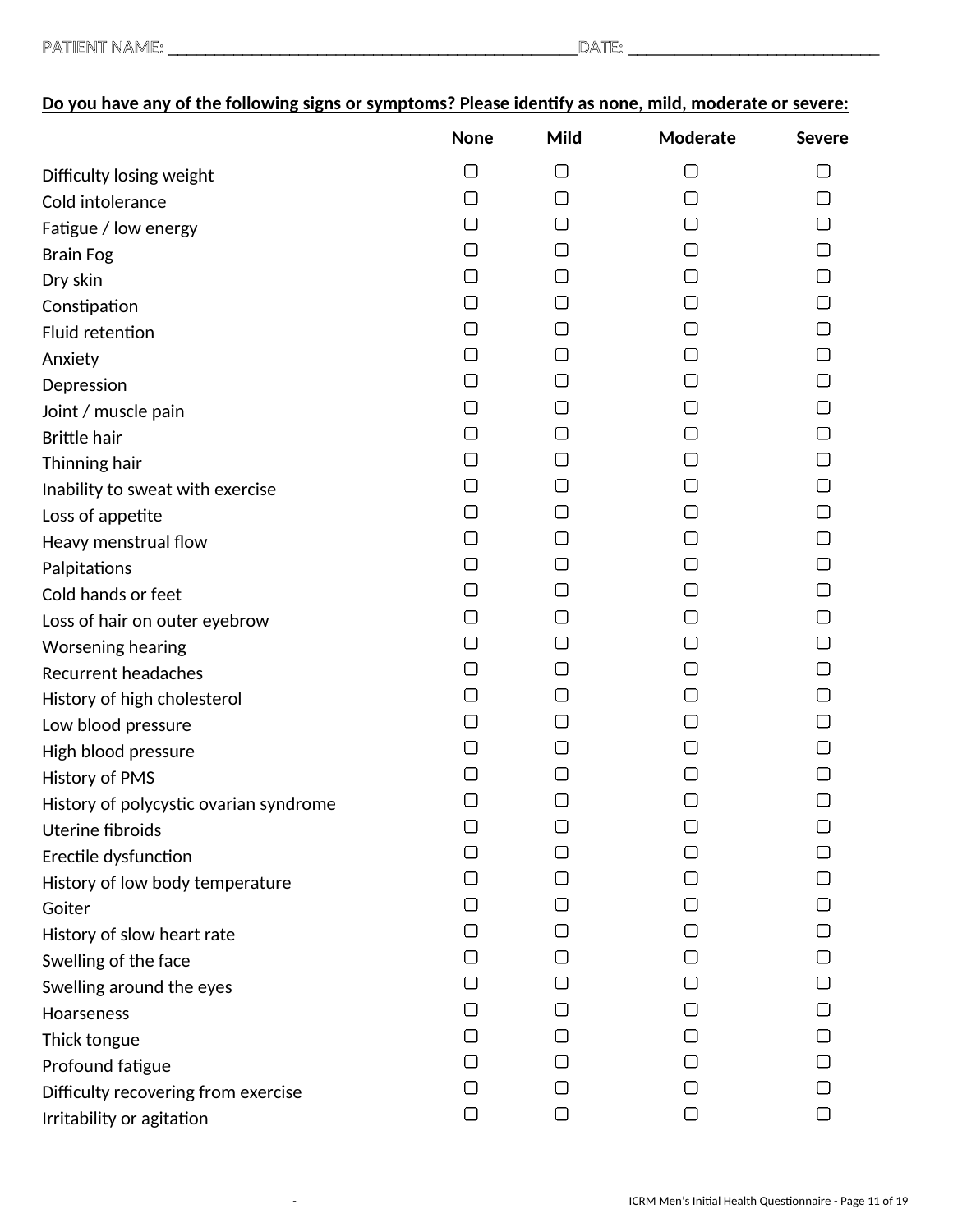|                                               | <b>None</b>  | Mild   | Moderate | <b>Severe</b> |
|-----------------------------------------------|--------------|--------|----------|---------------|
| Salt cravings                                 | П            | П      |          |               |
| Sugar cravings                                |              |        |          |               |
| Narcotic intolerance                          | $\Box$       |        |          |               |
| Decreased libido or other sexual dysfunction  |              |        |          |               |
| Joint or muscle pain                          |              |        |          |               |
| Food allergies                                |              | $\Box$ |          |               |
| Other allergies like hay fever                |              |        |          |               |
| Difficulty recovering from sickness           | $\Box$       |        |          |               |
| Frequent colds or bronchitis                  | ⊓            |        |          |               |
| Recurrent nausea or abdominal pain            | $\mathsf{L}$ |        |          |               |
| Sleep disturbances / waking at night          | $\Box$       |        |          |               |
| Anaphylactic reactions to drugs or bee stings |              |        |          |               |
| Asthma                                        | $\Box$       |        |          |               |
| <b>Chemical intolerance</b>                   |              |        |          |               |
| Low blood pressure with standing              |              |        |          |               |

| - Decrease in Testosterone:  | (MEN AND WOMEN) |                |          |               |  |
|------------------------------|-----------------|----------------|----------|---------------|--|
|                              | <b>None</b>     | Mild           | Moderate | <b>Severe</b> |  |
| Decreased energy             |                 |                |          |               |  |
| Decreased cognitive function |                 | $\mathsf{L}$   |          |               |  |
| Decreased focus              |                 | ΙI             |          |               |  |
| Decreased stamina            |                 | $\mathsf{L}$   |          |               |  |
| Decreased libido             |                 | $\blacksquare$ |          |               |  |
| Increased body fat           |                 |                |          |               |  |
| Decreased muscle mass        |                 |                |          |               |  |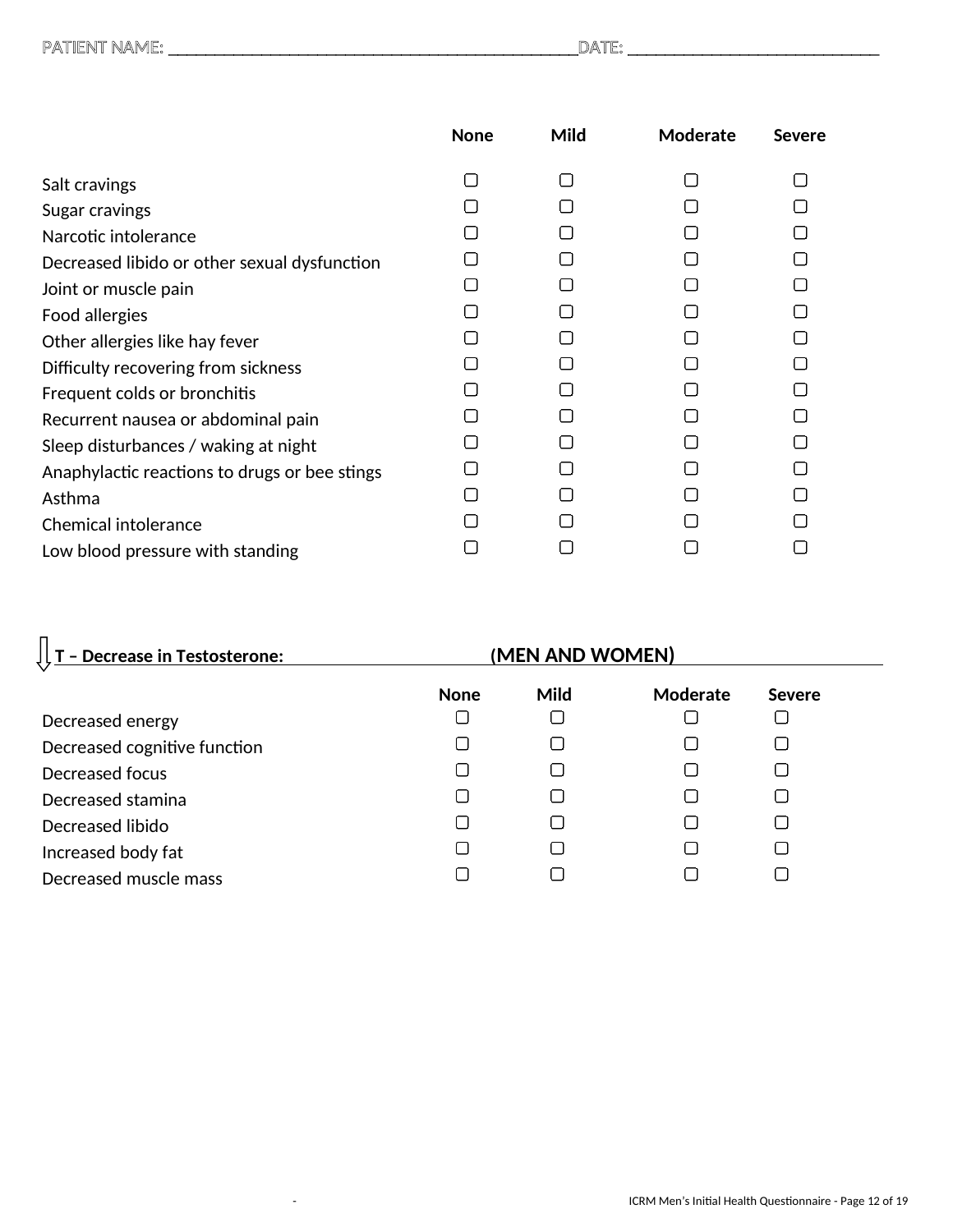### **ADULT GROWTH HORMONE DEFICIENCY (AGHD):**

**Please identify as none, mild, moderate or severe:** 

|                                     | <b>None</b> | Mild   | Moderate | <b>Severe</b> |
|-------------------------------------|-------------|--------|----------|---------------|
| Thin skin                           |             | П      | П        |               |
| Sagging skin                        |             | П      |          |               |
| Wrinkles                            |             | ┌      |          |               |
| Hair loss                           |             | ┌      |          |               |
| <b>Graying Hair</b>                 |             | ┌      |          |               |
| Decreased short-term memory         |             | ┌      |          |               |
| Difficulty learning new information |             | П      |          |               |
| Worsening presbyopia (near vision)  |             | $\Box$ |          |               |
| Anxiety/Depression                  |             | П      |          |               |
| Poor or nonrestorative sleep        |             | $\Box$ |          |               |
| Decreased endurance                 |             | $\Box$ |          |               |
| Increased belly fat                 |             | П      |          |               |
| Increased visceral fat              |             | $\Box$ |          |               |
| Loss of muscle mass and strength    |             | $\Box$ |          |               |
| Decreased kidney function           |             | $\Box$ |          |               |
| <b>Increased Cholesterol</b>        |             |        |          |               |
| Osteoporosis/osteopenia             |             |        |          |               |
| Decreased immune function           |             | Г      |          |               |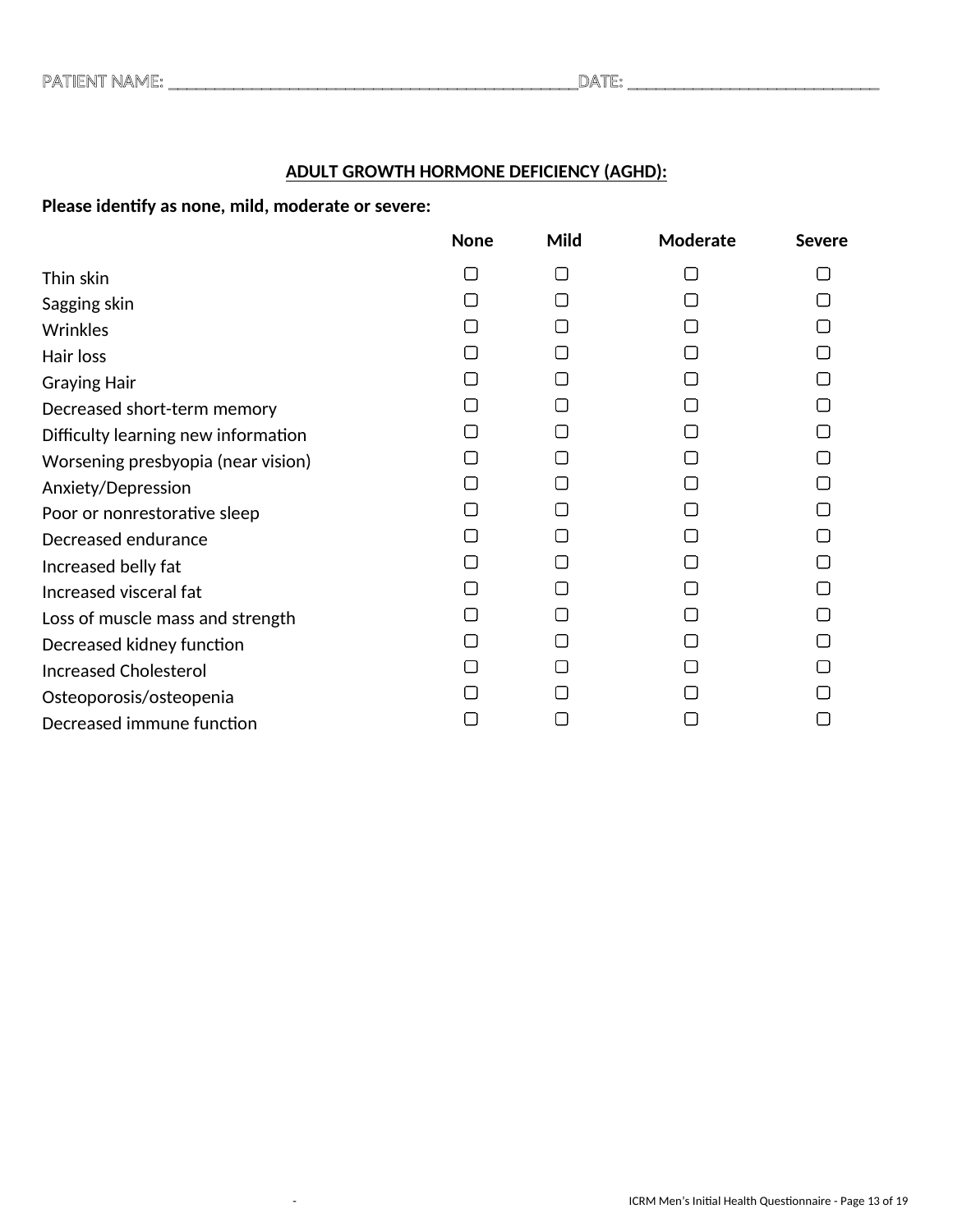# **ICRM ~ Defy Age! Live the Optimal Healthy Life You Deserve!**

*6001 W State Street Suite B, Boise ID 83703* 208-995-2802 / 208-995-2804 (fax) / www.icrmboise.com

|                                                                                                                                                                                                                                |                                                                                  |                 | DATE: _________                                |  |
|--------------------------------------------------------------------------------------------------------------------------------------------------------------------------------------------------------------------------------|----------------------------------------------------------------------------------|-----------------|------------------------------------------------|--|
| <b>DIETARY HISTORY:</b>                                                                                                                                                                                                        |                                                                                  |                 |                                                |  |
|                                                                                                                                                                                                                                |                                                                                  |                 |                                                |  |
|                                                                                                                                                                                                                                | What generally does breakfast consist of for you? ______________________________ |                 |                                                |  |
|                                                                                                                                                                                                                                |                                                                                  |                 |                                                |  |
|                                                                                                                                                                                                                                | What generally does lunch consist of for you? __________________________________ |                 |                                                |  |
|                                                                                                                                                                                                                                |                                                                                  |                 |                                                |  |
|                                                                                                                                                                                                                                | What generally does dinner consist of for you? _________________________________ |                 |                                                |  |
| <b>F-FREQUENTLY</b>                                                                                                                                                                                                            | <b>S-SOMETIMES</b>                                                               | <b>R-RARELY</b> | <b>N-NEVER</b>                                 |  |
| Refined carbohydrates: F/S/R/N                                                                                                                                                                                                 |                                                                                  | Fat             |                                                |  |
| (high glycemic index carbohydrates)                                                                                                                                                                                            |                                                                                  |                 | --Omega 3 (EPA-DHA): $F/S/R/N$                 |  |
| <b>Fatty Food</b>                                                                                                                                                                                                              | F/S/R/N                                                                          |                 | --Omega 9 (monounsaturated fat): F / S / R / N |  |
| <b>Trans fats</b>                                                                                                                                                                                                              | F/S/R/N                                                                          |                 |                                                |  |
| Fried foods                                                                                                                                                                                                                    | F/S/R/N                                                                          |                 |                                                |  |
| High fructose corn syrup F/S/R/N                                                                                                                                                                                               |                                                                                  | Alcohol:        |                                                |  |
| Desserts/sweets                                                                                                                                                                                                                | F/S/R/N                                                                          |                 | $-Beer$ $F/S/R/N$                              |  |
| Sugar                                                                                                                                                                                                                          | F/S/R/N                                                                          |                 | $-V$ ine $F/S/R/N$                             |  |
| Grains                                                                                                                                                                                                                         | F/S/R/N                                                                          |                 | $-Iiquor$ $F/S/R/N$                            |  |
| Gluten-free grains F/S/R/N                                                                                                                                                                                                     |                                                                                  |                 | $-$ Coffee $F/S/R/N$                           |  |
| Complex carbohydrates F/S/R/N                                                                                                                                                                                                  |                                                                                  |                 | $-$ Soda $F/S/R/N$                             |  |
| Protein: The contract of the contract of the contract of the contract of the contract of the contract of the contract of the contract of the contract of the contract of the contract of the contract of the contract of the c |                                                                                  |                 | --Energy drinks $F/S/R/N$                      |  |
| -- Fish                                                                                                                                                                                                                        | F/S/R/N                                                                          |                 |                                                |  |
| -- Beef                                                                                                                                                                                                                        | F/S/R/N                                                                          |                 |                                                |  |
| -- Turkey                                                                                                                                                                                                                      | F/S/R/N                                                                          |                 |                                                |  |
| -- Chicken                                                                                                                                                                                                                     | F/S/R/N                                                                          |                 |                                                |  |
| -- Other                                                                                                                                                                                                                       | F/S/R/N                                                                          |                 |                                                |  |

## **I hereby certify that the above information is true and accurate to the best of my knowledge.**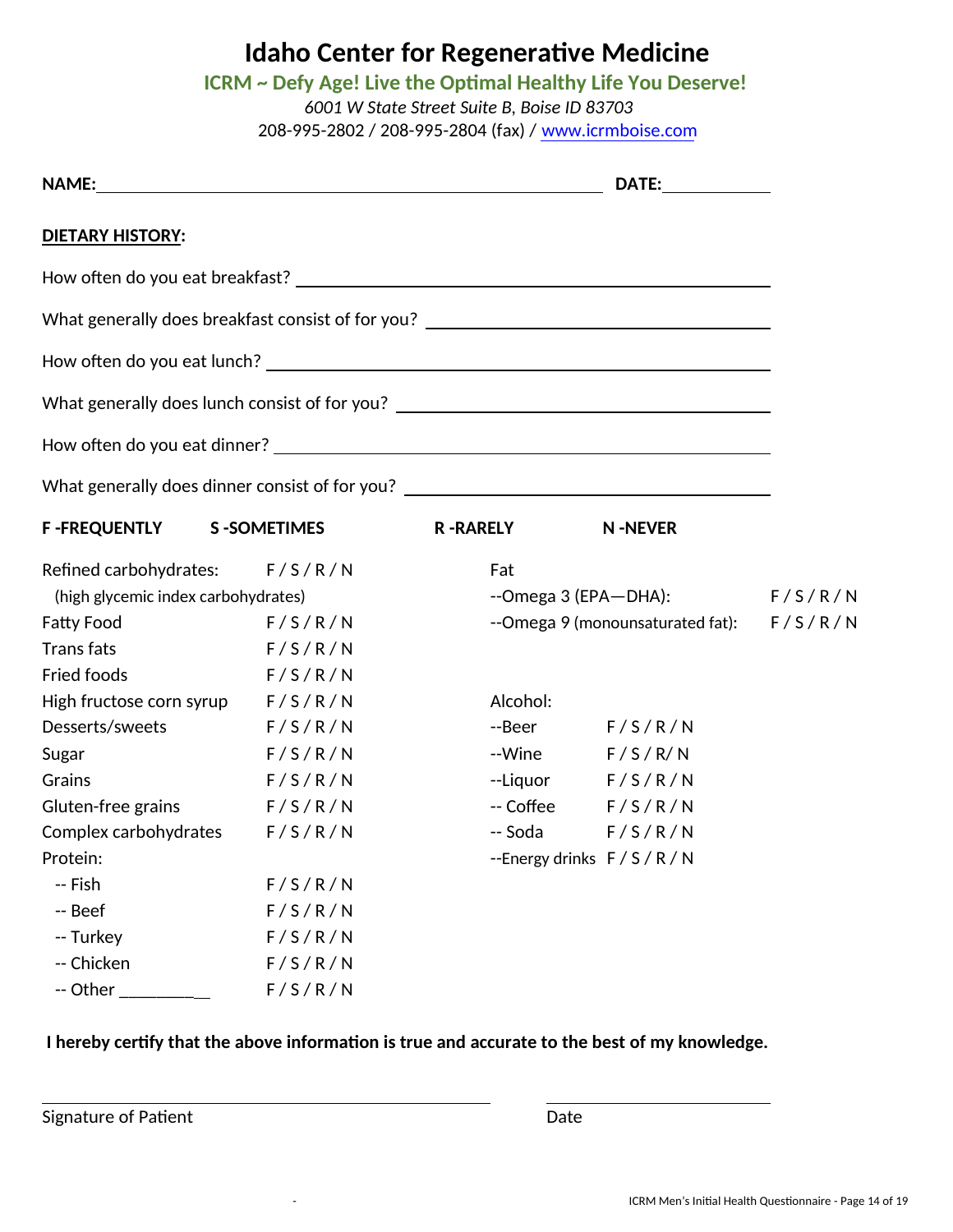### **ICRM ~ Defy Age! Live the Optimal Healthy Life You Deserve!**

*6001 W State Street Suite B Boise ID 83703* 208-995-2802 / 208-995-2804 (fax) / www.icrmboise.com

Thank you for choosing the Idaho Center for Regenerative Medicine for your healthcare. We realize that you have a choice in medical providers and are pleased that you have chosen to seek care with us. Please feel free to call our office if you have any questions concerning our policies.

#### **OFFICE HOURS**

ICRM office is open Monday through Thursday, 9:00 a.m. to 5:00 p.m.\* The Clinic may be reached at (208) 995-2802. If we are with patients or not available, please leave a message on our voice mail and we will return your call as soon as possible or on the next business day. \*Office hours above except for holiday office closures.

#### **APPOINTMENTS/CANCELLATIONS**

To ensure quality care, Dr. Haake does not treat patients he has not seen (i.e. will not call in prescriptions or offer medical advice for patients prior to an initial office visit). Follow up visits are scheduled after all testing/labs have been completed so that results may be reviewed together and an effective and appropriate plan for your healthcare can be determined. **Please note that test results will not be given over the phone.** 

YOUR APPOINTMENT TIME IS SET ASIDE JUST FOR YOU! WE DO NOT DOUBLE OR TRIPLE BOOK. THEREFORE, IF YOU ARRIVE MORE THAN 15 MINUTES AFTER YOUR SCHEDULED APPOINTMENT, YOU WILL NOT BE SEEN BY DR. HAAKE AND WILL NEED TO RESCHEDULE YOUR APPOINTMENT. YOU WILL BE CHARGED A \$150.00 CANCELLATION FEE WHICH IS NOT REIMBURSABLE BY INSURANCE.

Because clinic days are often fully booked weeks in advance, it is our policy that **cancellations must be made within 48 hours for existing patient appointments and 72 hours for new patient appointments.** Please let us know if you are unable to make your appointment and we will be happy to reschedule you. **If you do not call and cancel your appointment a \$150.00 fee will be charged.** These charges are patient's responsibility and are not reimbursable by insurance. **After the second late cancellation and/or no show we will ask you to seek care elsewhere.** 

**\_\_\_\_\_\_\_\_\_\_\_\_\_\_\_Patient Initials** 

# **\*\*PRESCRIPTION REFILLS & PHARMACY INFORMATION\*\***

**PLEASE DO NOT CONTACT THE OFFICE FOR PRESCRIPTION REFILLS. We MUST receive the information via fax directly from your pharmacy. If a prescription refill is needed, please call your pharmacy and have them fax the request to our office at (208) 995-2804. Requests will be processed within 24 to 48 business hours. If received on a Friday or over the weekend, the following Monday.**

**Please note that prescriptions and refills will not be given to patients we are not able to monitor. If you do not have a follow up appointment and labs in the appropriate time frame we will, unfortunately, not be able to fill your prescriptions.** 

**\_\_\_\_\_\_\_\_\_\_\_\_\_\_\_\_Patient Initials**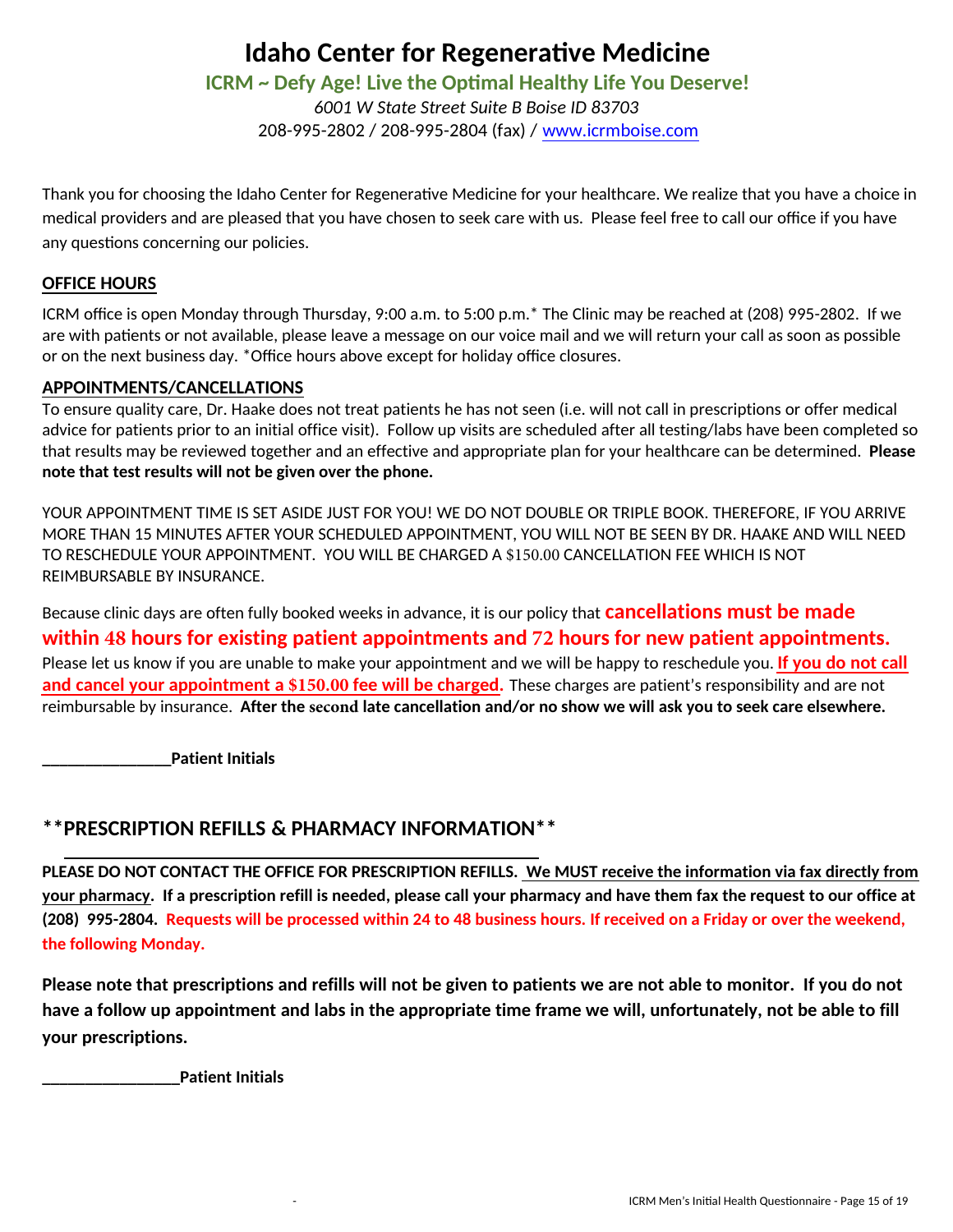## **ICRM ~ Defy Age! Live the Optimal Healthy Life You Deserve!**

*6001 W State Street Suite B, Boise ID 83703* 208-995-2802 / 208-995-2804 (fax) / www.icrmboise.com

#### **INSURANCE**

ICRM is a pay at time of service clinic. As a courtesy to our patients, ICRM will provide you forms and billing codes that you can use to file claims to your insurance carrier.

Please be advised that ICRM does not participate with Medicare. Medicare patients will be required to sign a self-pay contract that requires payment at time of service at regular clinic rates.

#### **PAYMENTS**

ICRM accepts cash, personal checks, MasterCard, Visa, Discover and American Express. Payment can be made to ICRM and sent to 6001 W State St, Suite B, Boise, Idaho 83703.

Since we are a pay at time of service clinic, it is unlikely you will have any outstanding balance. Accounts in poor standing will be outsourced to a third party for the purposes of collection.

#### **FORMS/LETTERS**

We understand that, at times, various forms or letters may be required to assist you with your healthcare needs. The staff at ICRM will be happy to complete forms and provide medical letters as necessary upon your request. However, because this can be time-consuming, fees for this service may apply. While these charges vary, they generally range from \$25.00- \$50.00 per form. Costs will be discussed in advance and prepayment is required. Please allow 10-14 business days for completion of requested forms/letters.

#### **MEDICAL RECORDS**

Per HIPAA guidelines, copies of medical records must be requested in writing. To ensure your privacy, a Release of Medical Information must be completed and signed prior to receipt of these materials.

### **RECEIPT ACKNOWLEDGMENT FORM**

By signing below, I acknowledge that I have received, reviewed, understand, and will comply with the policies and procedures explained in the Idaho Center for Regenerative Medicine OFFICE POLICIES & PROCEDURES FOR PATIENTS form.

PRINTED NAME

SIGNED NAME DATE OF THE SERVICE OF THE SERVICE OF THE SERVICE OF THE SERVICE OF THE SERVICE OF THE SERVICE OF THE SERVICE OF THE SERVICE OF THE SERVICE OF THE SERVICE OF THE SERVICE OF THE SERVICE OF THE SERVICE OF THE SER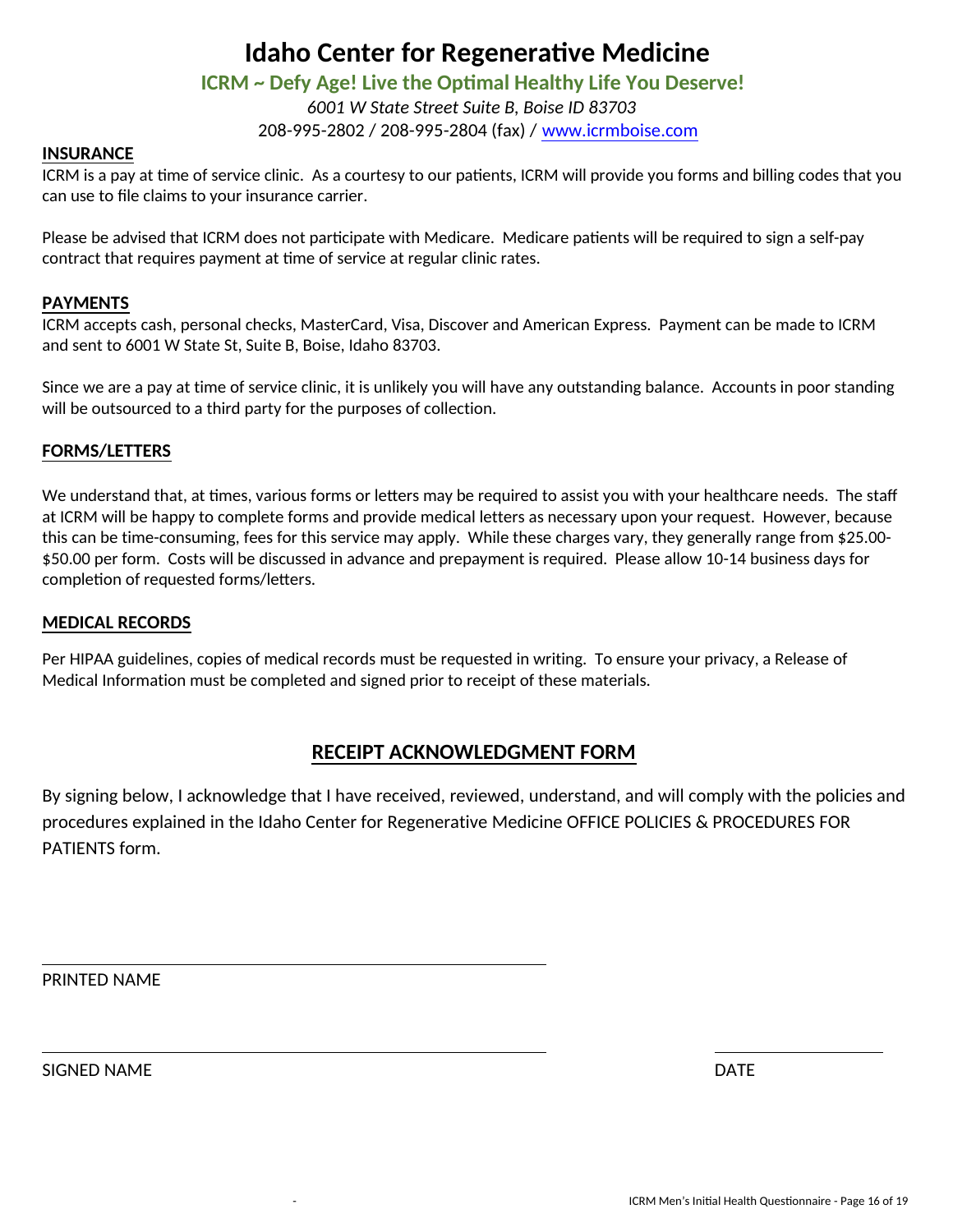**ICRM ~ Defy Age! Live the Optimal Healthy Life You Deserve!** 

*6001 W State Street Suite B, Boise ID 83703* 208-995-2802 / 208-995-2804 (fax) / www.icrmboise.com

Bio-identical Hormone Replacement Therapy is the use of human bio-identical hormones (hormones which are identical to the hormones in your body) to augment levels of these hormones in the body which decline with the aging process. The goal is to bring these hormones to more youthful and balanced levels, and thereby, improve quality of life. Medical evidence suggests that many of the consequences of aging are secondary to the declining level of these hormones and that restoring levels into a youthful range greatly improves functionality, energy and helps to alleviate signs and symptoms of age related diseases. While orthodox medicine may not officially endorse this approach, the medical literature certainly supports it with a plethora of studies and date rendering. **BHRT is medically evidence based treatment.** 

As with any therapy, there are numbers of contra-indications, cautions and caveats prior to treatment, as well as serum level determination and dosage adjustments after treatment is initiated. Your provider will work closely with you to reach the optimal level for you!

I understand the foregoing and consent to therapy.

NAME DATE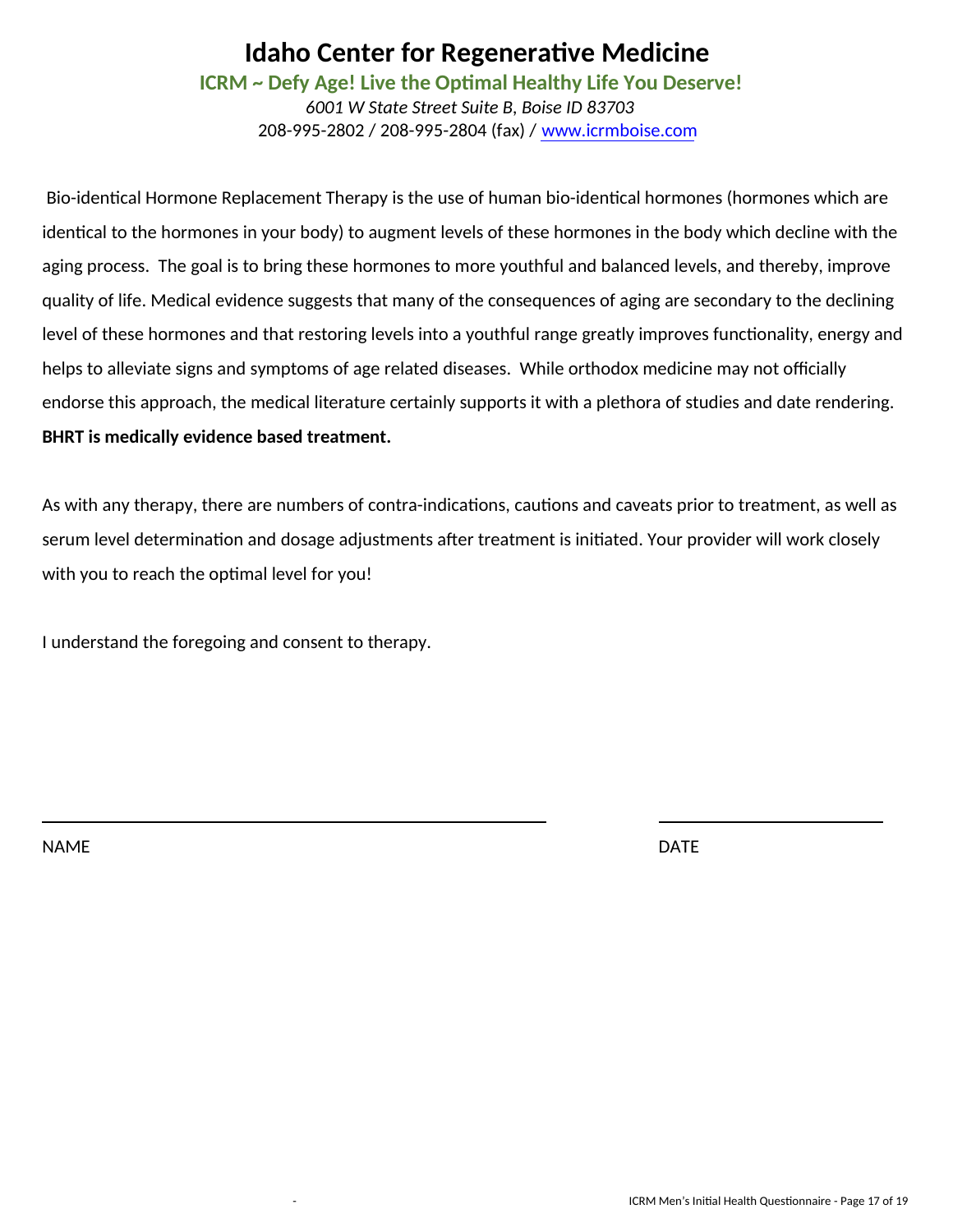*6001 W State Street Suite B, Boise ID 83703* 208-995-2802 / 208-995-2804 (fax) / www.icrmboise.com

### **ACKNOWLEDGEMENT OF PRIVACY NOTICE**

As of April 1, 2003, our office is implementing the requirements of the Health Insurance Portability and Accountability Act (HIPPA) which was passed by the federal legislature.

Your signature is necessary so that we may treat you.

Please review the 'Privacy Notice' and indicate that you have reviewed this document by signing below.

*"My signature below acknowledges that I ha***ve had an opportunity to view and/or receive a copy of the**  *Provider's Notice of Privacy Practice."*

Print Name Date **Date** 

\_\_\_\_\_\_\_\_\_\_\_\_\_\_\_\_\_\_\_\_\_\_\_\_

Signature